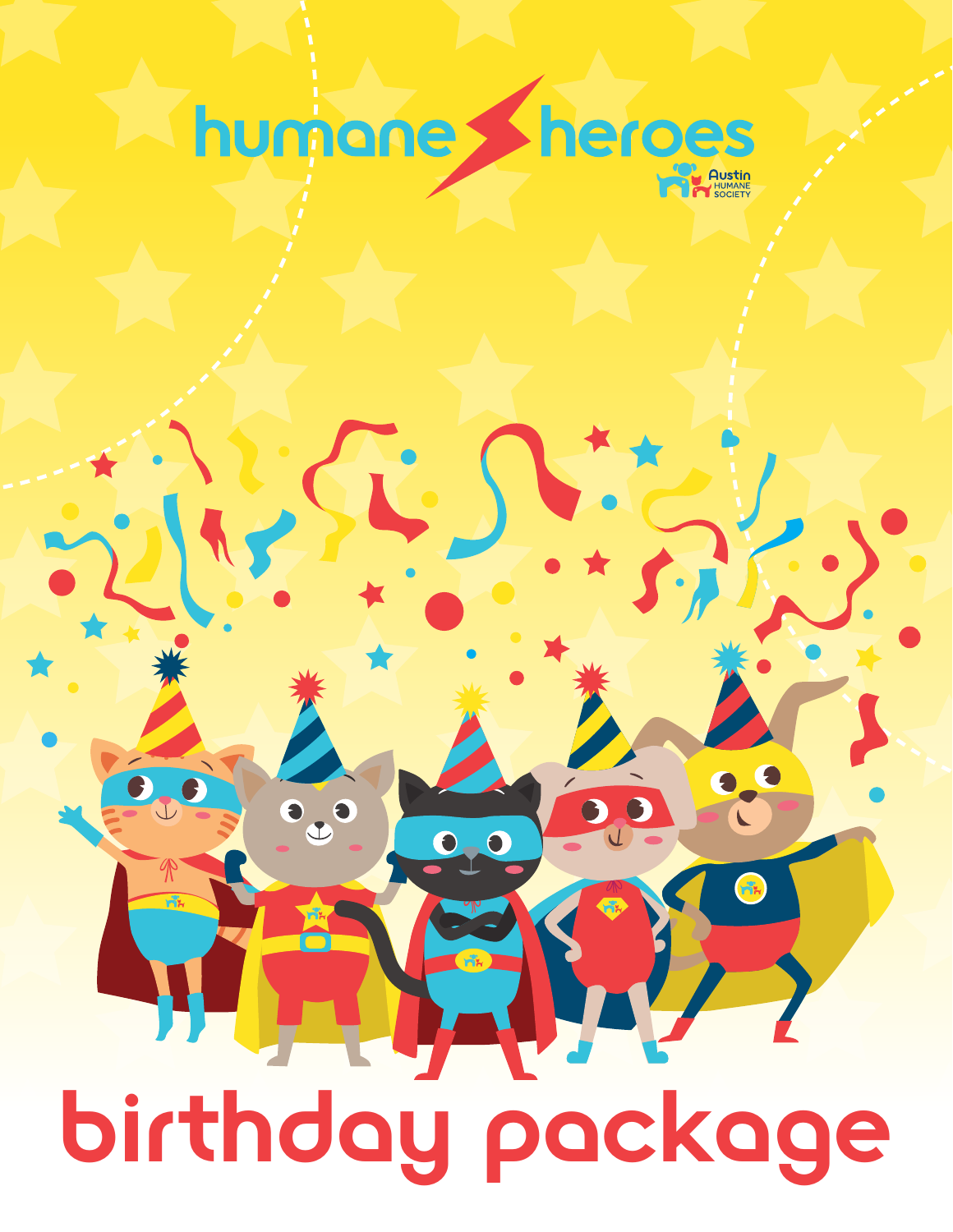

### Celebrate your birthday virtually with AHS!

Celebrate your child's special day with the Austin Humane Society! Recommended for children 4-14 years of age.

To request a virtual birthday party for your animal-lover, contact us at [education@austinhumanesociety.org](mailto:education%40austinhumanesociety.org?subject=).

Cost: \$250 (includes sponsoring a shelter pet as a "Birthday Buddy")

# All Virtual Birthday Packages include the following (see below for age group options):

•Birthday Buddy animal sponsorship certificate •Virtual interaction with sponsored pet •A personalized animal birthday greeting video sent to your child •Live shelter tour with animal introductions

•Moment of celebration: singing "Happy Birthday", cake cutting

•Guided virtual craft or activity segment (toy or bed making, activity sheets, virtual scavenger hunt)

•Costumes optional

•Goodie bag from AHS, available for pick up or shipping

•Guided craft making or dance/movement segment

- •Cat wand toy
- •Cat or dog toys
- •Word search, dot-to dot, or coloring sheets

### Age group options:

•Guided craft making or dance/movement

•No-sew fleece pet beds •Word search or coloring

segment •Cat wand toy •Cat or dog toys

sheets

- •Guided craft making or activity
- •Cat wand toy
- •Pet bed
- •DIY t-shirt braided dog toy
- •Virtual scavenger hunt
- •Word scrambles, word searches

#### Ages 4-6 Ages 6-8 Ages 8-10 Ages 10 and older

- •Guided craft making or activity
- •Cat wand toy
- •Pet bed
- •DIY t-shirt braided dog toy
- •Virtual scavenger hunt
- •Costumes optional
- •Goodie bag from AHS, available for pick up or shipping
- •Please specify prefer-<br>ence of dog or cat theme

\*Note: Requests accepted based on date availability. If approved, payment is required to reserve date. Please consider your party fee a donation to AHS. No refunds for party cancellations. We will do our best to accommodate any requests to reschedule.